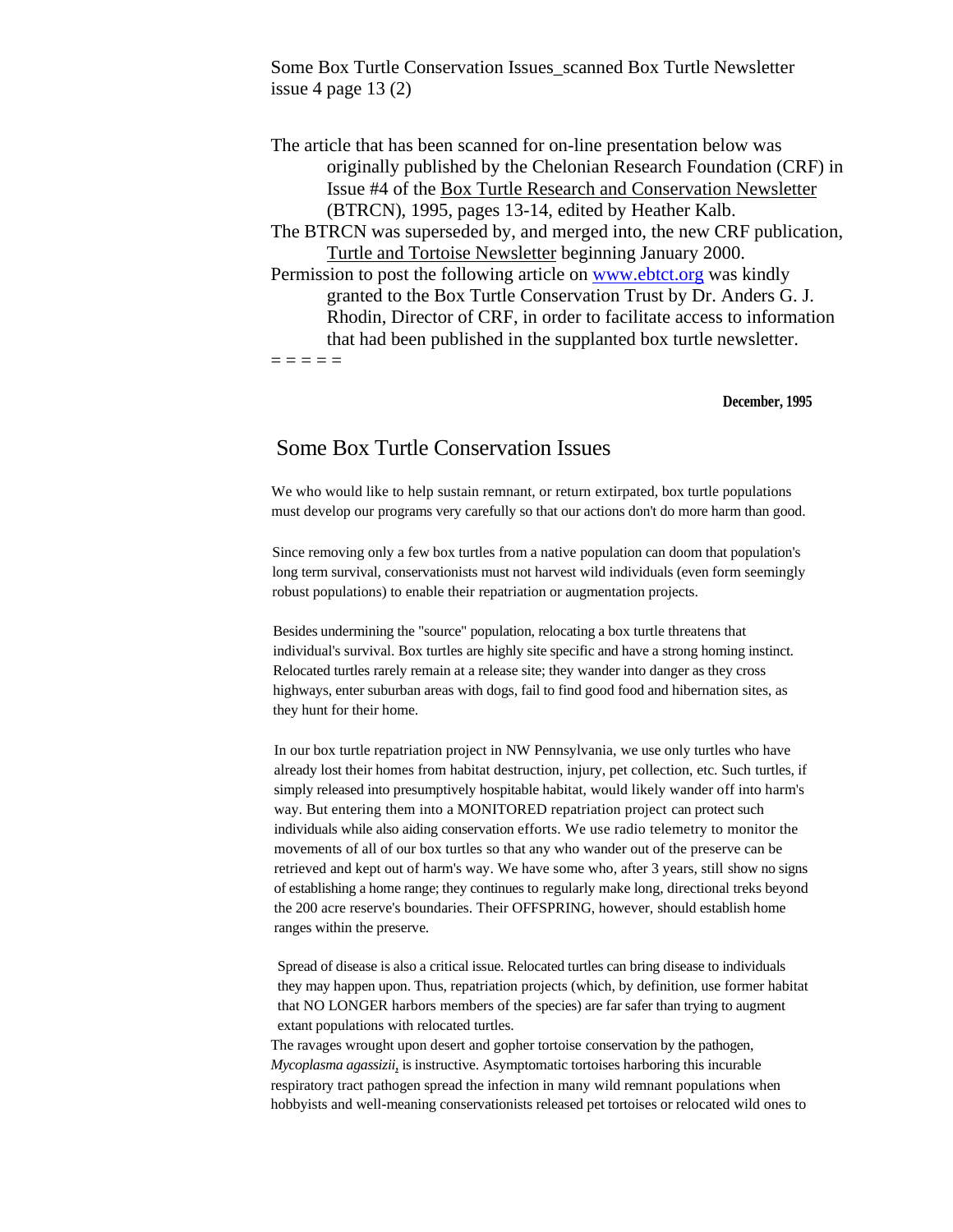## Some Box Turtle Conservation Issues\_scanned Box Turtle Newsletter issue 4 page  $13(2)$

help "build" a dwindling population... or to move individuals from doomed habitat, slated for "development", into protected habitat within reserves that already harbored the species. Because of such misguided actions, over 50% of the individuals in some desert tortoise populations now carry this contagious, incurable disease, pressing the species toward the brink of extinction.

Box turtles are notoriously susceptible to respiratory, middle ear and eye infections, but those common box turtle infections seem to be readily cured (when detected early) by therapeutic intervention (increased ambient temperature', vitamin A injection, and, in severe cases, antibiotics). We quarantine each donated box turtle for several weeks to assure good appetite, firm stools, absence of nasal or eye secretions, absence of unhealed wounds, etc. before release. Dr. Daniel Brown of the Veterinary College at the University of Florida, Gainesville, kindly ran DNA tests for the presence of *M. agassizii* in nasal flushes from all the box turtles in our repatriation project. The tests were all negative. We don't know**\*** whether this (or other) INCURABLE pathogens can infect box turtles; no one has extensively looked. Given the devastating consequences for many desert tortoise populations, we need to be on the look out for similarly virulent pathogens among box turtles so that box turtle survival is not jeopardized by introduced disease.

#### **\*author's August 2009 post-publication update:**

*Mycoplasma agassizii* **has now been reported in box turtles {see Calle, P.P., J.M. Dougal, J.L. Behler, I. Schumacher and D. Brown. 1998. Eastern box turtle (***Terrapene carolina carolina***)** *Mycoplasma* **serosurvey. Box Turtle Research and Conservation Newsletter. 7:1-2.}**

Disease dissemination is a threat significantly magnified by well-intended (but misguided) humanitarian and conservation efforts on behalf of box turtles. Here in NW Pennsylvania's suburban parks or woods, we recently found a couple non-native box turtles (the three-toed midwestern subspecies) on the loose. We have heard of well-meaning individuals who would purchase such exotics from pet stores and release them in the woods because they were disturbed by the sight of their confinement and wanted to give them freedom . . . others have released them (after a summer's entertainment for children at home) in the belief that it would be the responsible thing to now (with approaching winter) give the animal its freedom so it could hibernate with its fellow wild creatures. We hear of individuals, school classes, etc. who have released this exotic pet with the misguided idea that its release would help rebuild (or establish) a box turtle population in some small plot of local habitat. We need to educate such well-meaning people, so they don't harm the species they so dearly love.

For an organized effort to rebuild a dwindling box turtle population, I advise against introducing any new individuals (even when they are members of the local subspecies). They will wander off and be killed. The perpetual monitoring and retrieval of such relocated turtles is beyond the time and financial resources most are willing to commit. Moreover, remnant members in the native recipient population may contract diseases from the new arrivals.

There are more effective and safer practices for helping a declining population. Our observations suggest that box turtles are unable to detect mates at distances beyond visual range. Box turtles have small home ranges, but they are not territorial and so the home ranges